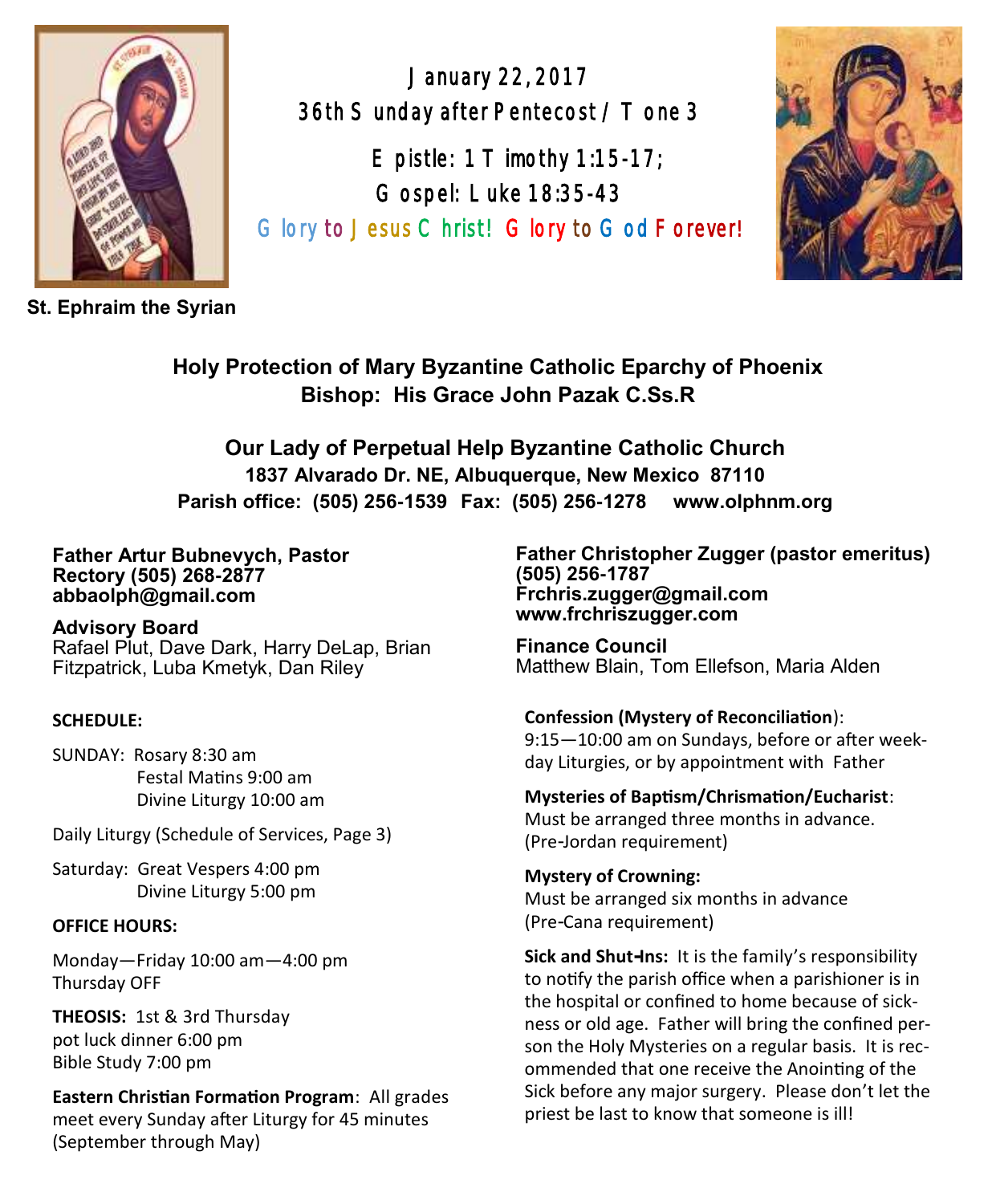**Welcome to our Church! If you are looking for a spiritual home, contact Father Artur or the office staff for more information. God bless you.**

| Today                         | 8:30 am<br>$9:00$ am<br>$10:00$ am<br>Eternal Lamp:                                                    | Rosary<br>Matins/Confessions<br>Divine Liturgy for Parishioners, Benefactors & Friends<br>Fr. Chris: Liz DiChristina by brother Fr. Chris<br>Sven Svensson 72nd birthday blessings<br>by Barbara Svensson<br><b>ECF Classes</b> |  |  |
|-------------------------------|--------------------------------------------------------------------------------------------------------|---------------------------------------------------------------------------------------------------------------------------------------------------------------------------------------------------------------------------------|--|--|
| January 23<br><b>Monday</b>   | <b>Ciment of Ancyra Martyr</b><br>Epistle: James 2:14-26; Gospel: Mark 10:46-52                        |                                                                                                                                                                                                                                 |  |  |
|                               | 10:30 am<br>5:45 pm                                                                                    | No Liturgy<br><b>Shut in Visits</b><br><b>Explorers Meeting</b>                                                                                                                                                                 |  |  |
| January 24<br><b>Tuesday</b>  | Xenia Venerable<br>Epistle: James 3:1-10; Gospel: Mark 11:11-23                                        |                                                                                                                                                                                                                                 |  |  |
|                               | $9:00$ am<br>6:30 pm                                                                                   | +Keenan Allen Wofford by Jileks<br>CAFÉ Meeting at UNM                                                                                                                                                                          |  |  |
| January 25<br>Wednesday       | <b>Gregory the Theologian Bishop</b><br>Epistle: 1 Corinthians 12:7-11; Gospel: John 10:9-16           |                                                                                                                                                                                                                                 |  |  |
|                               | 5:30 pm<br>6:00 pm                                                                                     | <b>OLPH Devotions</b><br>+Alan William Schmuck by Jileks                                                                                                                                                                        |  |  |
| January 26<br><b>Thursday</b> | <b>Xenophon &amp; Mary Venerables</b><br>Epistle: James 4:7-5:9; Gospel: Mark 11:27-33                 |                                                                                                                                                                                                                                 |  |  |
|                               | $6:00$ pm<br>7:00 pm                                                                                   | Pot luck dinner<br>THEOSIS: Mystery of the Byzantine Liturgy                                                                                                                                                                    |  |  |
| January 27<br><b>Friday</b>   | <b>Translation of the Relics of John Chrysostom</b><br>Epistle: Hebrews 7:26-8:2; Gospel: John 10:9-16 |                                                                                                                                                                                                                                 |  |  |
|                               | $6:00$ pm                                                                                              | +Bob Hasaka by Victoria and Larry Scriggins                                                                                                                                                                                     |  |  |
| January 28<br><b>Saturday</b> | <b>Ephrem the Syrian Venerable</b><br>Epistle: 1 Thessalonians 5:14-23; Gospel: Luke 17:3-10           |                                                                                                                                                                                                                                 |  |  |
| January 29<br><b>Sunday</b>   | <b>Sunday of Zacchaeus</b><br>Epistle: 1 Timothy 4:9-15; Gospel: Luke 19:1-10                          |                                                                                                                                                                                                                                 |  |  |
|                               | 4:00 pm<br>5:00 pm                                                                                     | <b>Great Vespers</b><br>+Benjamin Frederick by Jileks                                                                                                                                                                           |  |  |
|                               | 8:30 am<br>$9:00$ am<br>10:00 am                                                                       | Rosary<br><b>Festive Matins/Confessions</b><br>Divine Liturgy for Parishioners, Benefactors & Friends<br>Fr. Chris: +Christianne Overlin by Ann Rajala<br><b>ECF classes</b>                                                    |  |  |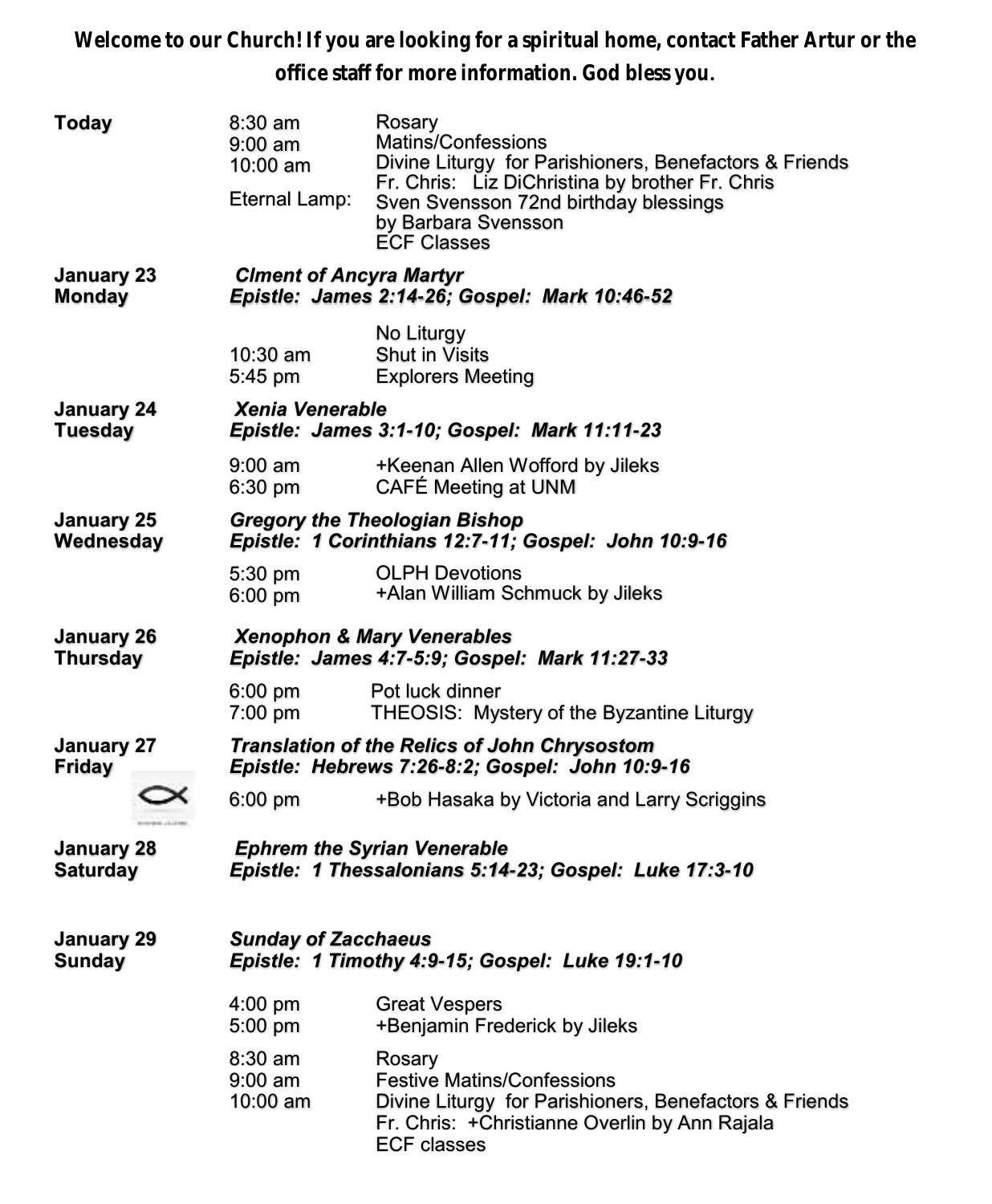Physician and Help of Those in sickness, Redeemer and Savior of the infirm; O Master and Lord of all, grant healing to your servants. Be clement, show mercy to those who have sinned much, and deliver

them, O Christ, from their Iniquities, that they may glorify Your might divine

Sharif Rabadi Stephen Horner Katrina Anderson Abraham Haddad Jenny Ford Threima Leech Priscilla Hughes Steve Jakymiw Lillian Murphy Marilyn Fore Demetrius Yackanich Sven & Barbara Svensson Jean Pesce Keith Romero

Fr. Julian Gnall Henry Zugger John & Margie Disque Phillip Fall Laura Dominquez Olga Bodnar Frances Brannan John Deflice Mary Ann Kosty Jordan Smith Maggie Batsel Henry Burnette Tracy McTernan Richard Hornung

William Frank Mary Nell Preisler Mike Harahuc Robert Zadel Jack & Lorraine Hubbell Quintin Santmaria & Family Heather Mattax Larry Bennett Paola Terlaza Ruth Sousa Frank Gerace Linda Granci Barbara Irving Mary Danyluk

 Prayers in honor of and to the Blessed Virgin are a powerful weapon against sin, and for healing. If you recite the Rosary at home, please offer these intentions, and join us on Sunday at 8:30 am. Those who recite the Akathist to the Mother of God or the Rosary receive a partial indulgence when they do so in private, plenary indulgence when they do so as a group

## **Intentions of the Rosary**

1st Decade: Help for persecuted Catholics, especially in communist and Islamic states

2nd Decade: Spiritual and physical growth of our parish and the Byzantine Catholic Church

3rd Decade: Increase in vocations to priesthood, diaconate, and consecrated life to serve the Byzantine Catholic Church 4th Decade: Repose of the souls who have no one praying for them

5th Decade: Healing of the sick in body, mind and soul



Vocation Icon Today: Brewer Next Sunday: Donlin

## **Holy Father's Intentions for January**

Christian Unity.

That all Christians may be faithful to the Lord's teaching by striving with prayer and fraternal charity to restore ecclesial communion and by collaborating to meet the challenges facing humanity.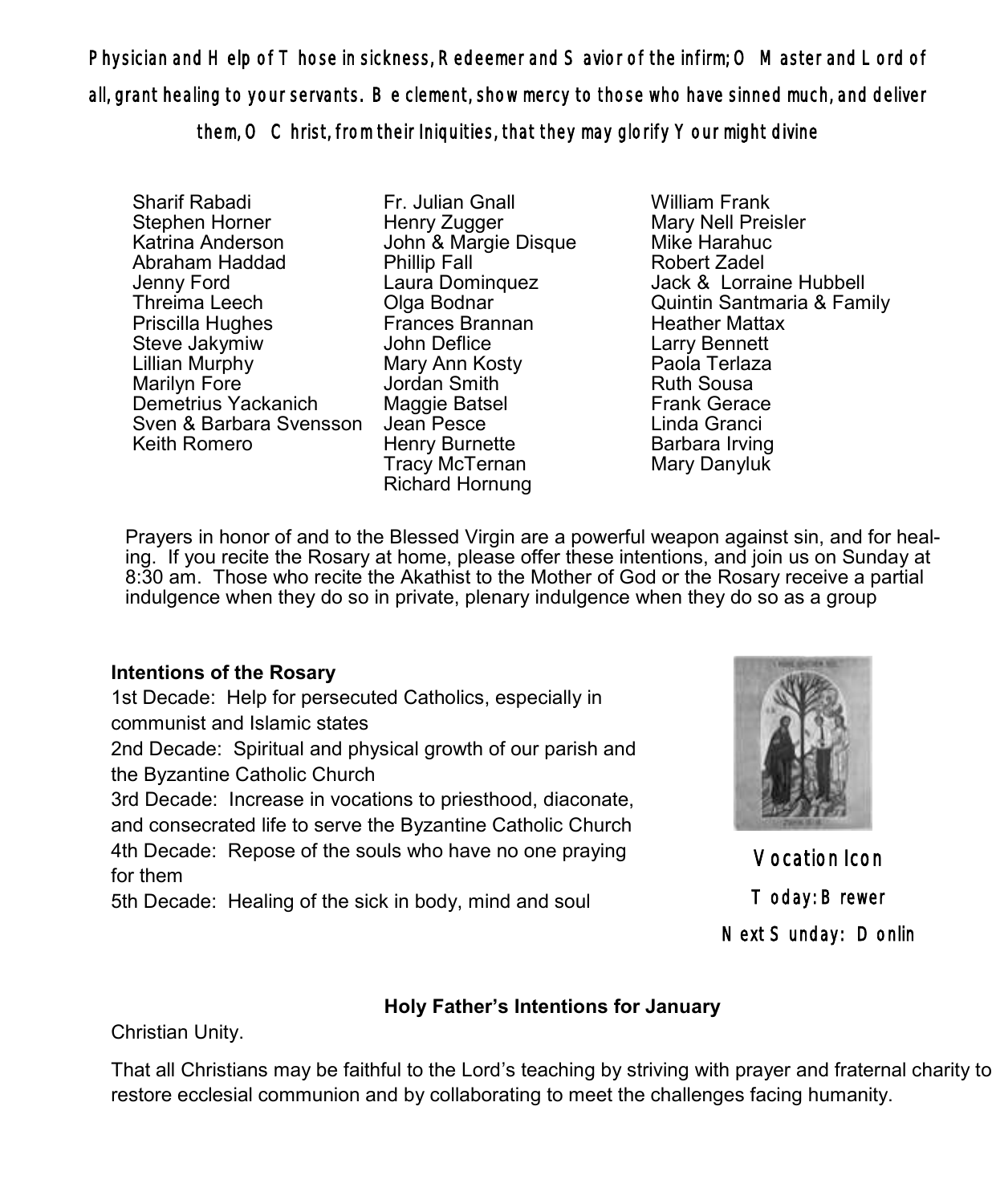January 15, 2017; Attendance: 108

**Changes Coming to Alvarado Park** - We make use of this park throughout the year. The City will be taking down a total of **forty-four Siberian Elms that line the periphery** of the park over the next three years, as many are dying. Healthy branches have come down in storms due to internal decay. Planting of new trees was done a few years to prepare for this, plus **more oak, sycamore, sterile elm, Princeton and Frontier Red trees** will be put in. Also **a shade structure** will go over the park playground this year, which will enable its use even on hot days.

Recommendations from our police department at the Neighborhood Meeting: Write down the serial numbers of high-end items. Make a photo directory of all your valuable jewelry, art, electronics, etc. Make your house uninviting to burglars by having and using an alarm system; have a metal storm door/ security door which has two locks on it, and deadbolt all doors; use extra large screws on external doors that are harder to take off; keep landscaping below windows and away from doors where someone could hide. Be safe!

**ALL SOULS SATURDAYS in 2017** There will be only **4 All Souls Saturdays** this year due to the feast day of Annunciation falling on one of those Saturdays the 25th of March. They are: **February 18, March 11, March 18, and June 3**. Divine Liturgy and Panichida will be offered on those days for your faithful departed. Our tradition is to read all the names that you submit during each of those Saturdays. Use the special All Souls envelopes in your budget envelope sets and be sure to print out the **FIRST** names of your deceased beloved for remembrance and leave them in the collection basket or hand it to Father. **Please, note that checks with donations for All Souls Saturdays should be made out Fr Artur as normally all the Liturgy intentions are done and not to OLPH.** In case your list is the same as last year just mention "no changes for All Souls list". **Deadline Date Sunday February 12. Thank you for your cooperation.**

| <b>DATE</b> | <b>READER</b>                        | <b>TROJCA</b> | <b>GREETER</b> | <b>COUNTER</b> | <b>HOST</b> |
|-------------|--------------------------------------|---------------|----------------|----------------|-------------|
|             | Jan. 29 Sven Svensson Delilah Chavez |               | Open           | Open           | Svensson    |

## **Barbara's Hall**

Thanks to me for bringing bagels and cream cheese. Sven wasn't quite up to making his birthday lunch, so we put it off until the end of the month. I had to bring something to eat to keep Mr. Nobody away!

Just a reminder—on February 5th we are going to have our annual Super Bowl Social. This tradition goes back to the mid 90's when a few football loving families brought their favorite party food. Now it is parish wide. Last year we had our best turnout ever for food. Let's try totop that this year. Just bring your tastiest snack, no matter what team you root for!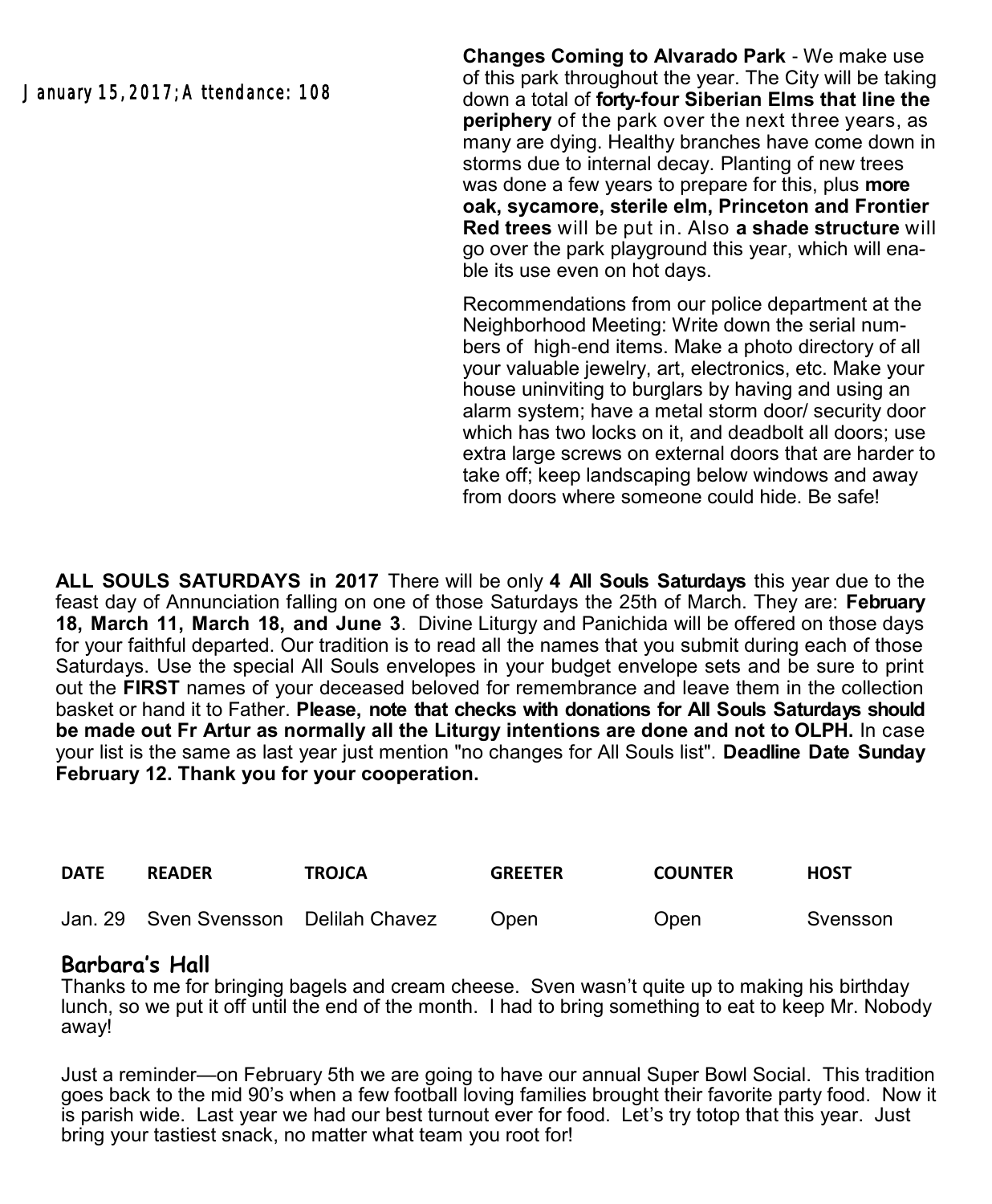# **Coming Events—Mark Your Calendars Now**

| January 24, 31<br>Tuesday | 6:30 pm CAFE meeting at UNM                                                                                           |  |
|---------------------------|-----------------------------------------------------------------------------------------------------------------------|--|
|                           | <b>Three Holy Hierarchs/Simple Holy Day</b>                                                                           |  |
| January 30<br>Monday      | 6:00 pm Divine Liturgy                                                                                                |  |
|                           | <b>Encounter of Our Lord with Simeon/Solemn Holy Day</b>                                                              |  |
| February 1<br>Wednesday   | 6:00 pm Vigil Liturgy with Blessing of Litija / Blessing of Candles                                                   |  |
| February 2<br>Thursday    | 9:00 am Divine Liturgy with Mirovanije / Blessing of Candles                                                          |  |
| February 13<br>Monday     | 10:30 am Shut-ins Visits<br>5:45 pm Explorers Meeting<br>6:00 pm Advisory Board Meeting                               |  |
| February 18<br>Saturday   | <b>First All Souls Saturday</b><br>9:00 am Divine Liturgy / Panachida and the reading of the names<br>of our Deceased |  |
| February 27<br>Monday     | First Day of the Great Fast<br>6:00 pm Presanctified Liturgy                                                          |  |

**Perpetual Helpers Book Club** Our next meeting will be held on Saturday February 4th from 10am to noon in the OLPH Hall. We will share a potluck brunch & begin discussion of *The Fulfillment of All Desire.*  This book, by Ralph Martin, guides us into a deeper relationship with God, based on the lives & teachings of Doctors of the Church. Due to the Holiday Season, some of us are at different places in the book. So even if you WANT to read the book, join us!! The OLPH Gift Shop has copies of the book along with a helpful Study Guide.

**CAFE (Catholic Apologetics Fellowship Evangelization)** will start up again this week. We meet on Tuesday nights at 6:15 pm on the third floor of the Student Union Building at UNM. We gather for prayer and goodies, and a speaker presents on a particular topic with discussion following. We cover a lot of topics: Scripture and Church teachings, Jesus, the Trinity the Eucharist, Sacraments, doctrines about Our Lady, Eastern Churches, Church and Sciences, sexual morality, vocations - pretty much anything you can think of, we try to address. Please share this with anyone connected to the school, students or staff. Pray for us that we have a good semester!

**Want to know what's happening to our fellow Catholics in the land where Jesus grew up? Stay up to date** on what is happening to Christians in the Near East: subscribe to the website [http://indefenseofchristians.org/.](http://indefenseofchristians.org/) Run by the Knights of Columbus, IDC gives current news, what you can do, how to support the suffering Church, and prayer guides. Share with others on social media or by email.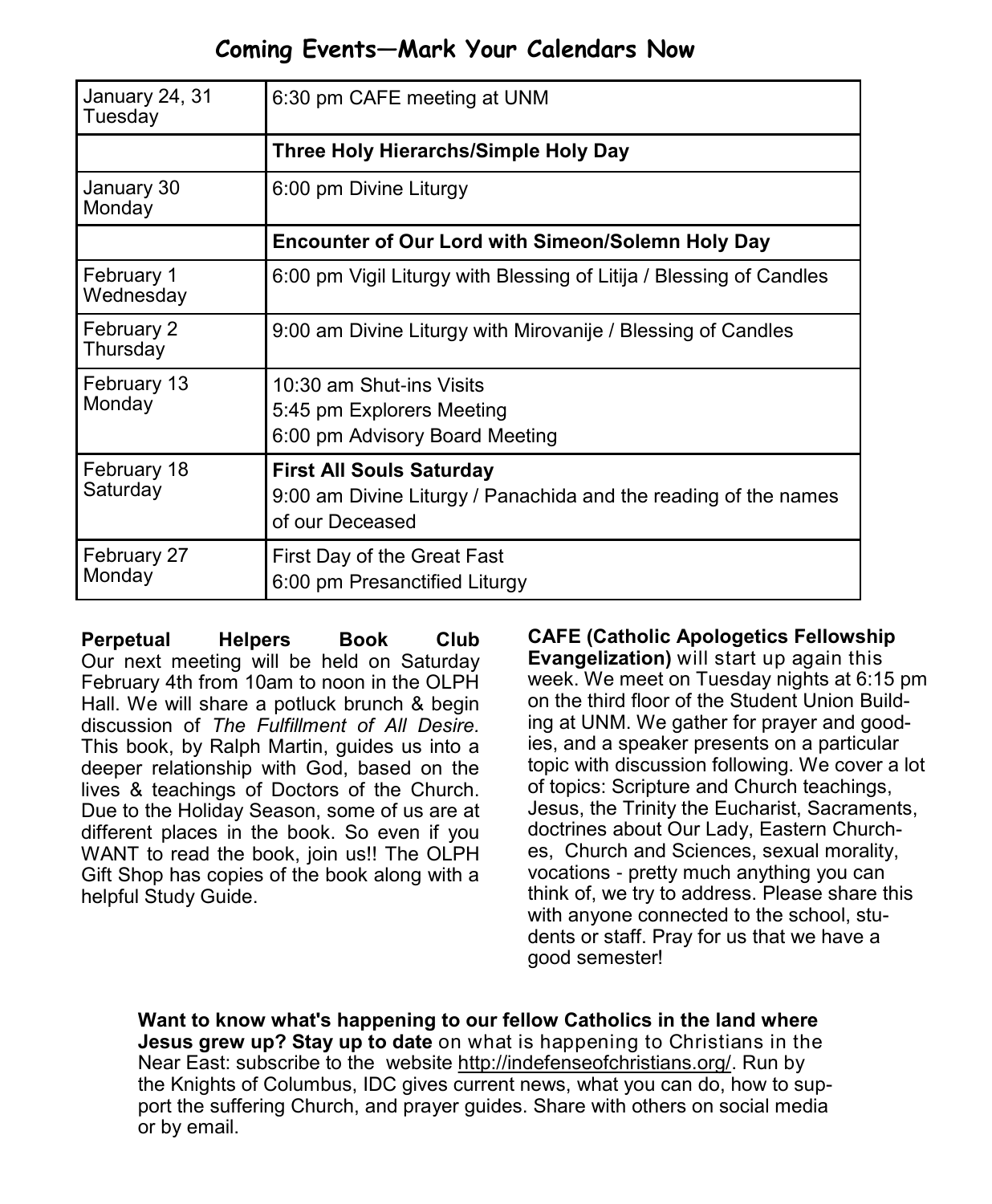### **THE ANTICHRIST**

"The Antichrist will not be so called; otherwise he would have no followers. He will not wear red tights, nor vomit sulphur, nor carry a trident nor wave an arrowed tail as Mephistopheles in Faust. This masquerade has helped the Devil convince men that he does not exist. When no man recognizes, the more power he exercises. God has defined Himself as "I am Who am", and the Devil as "I am who am not."

Nowhere in Sacred Scripture do we find warrant for the popular myth of the Devil as a buffoon who is dressed like the first 'red'. Rather is he described as an angel fallen from heaven as 'the Prince of this world,' whose business it is to tell us that there is no other world. His logic is simple: if there is no heaven there is no hell; if there is no hell, then there is no sin; if there is no sin, then there is no judge, and if there is no judgment then evil is good and good is evil. But above all these descriptions, our Lord tells us that he will be so much like himself that he would deceive even the elect - and certainly no devil ever seen in picture books could deceive even the elect. How will he come in this new age to win followers to his religion?

The pre-Communist Slavs belief is that he will come disguised as the Great Humanitarian; he will talk peace, prosperity and plenty not as means to lead us to God, but as ends in themselves... The third temptation in which Satan asked Christ to adore him and all the kingdoms of the world would be His , will become the temptation to have a new religion without a Cross, a liturgy without a world to come, a religion to destroy a religion, or a politics which is a religion - one that renders unto Caesar even the things that are God's.

In the midst of all his seeming love for humanity and his glib talk of freedom and equality, he will have one great secret which he will tell to no one: he will not believe in God. Because his religion will be brotherhood without a fatherhood of God, he will deceive even the elect. He will set up a counter church which will be the ape of the Church, because he, the Devil, is the ape of God. **It will have all the notes and characteristics of the Church, but in reverse and emptied of its divine contest. It will be a mystical body of the Antichrist that will in all externals resemble the mystical body of Christ.**

- Venerable Fulton Sheen



#### **NEW AMERICAN RELIGIONS...#1 SPORTICISM**

**Sunday Liturgy**: Sunday Game **Saints & Apostles**: Coaches & players **Scriptures**: Team Statistics **Vestments**: Team colors & gear **Holy day**: Opening game day **Relics**: Signed memorabilia **Pilgrimage**: Super Bowl **Mardi Gras**: Half-time **Devotional Statues**: mascot toys & player action figures **Liturgical chant**: Team anthem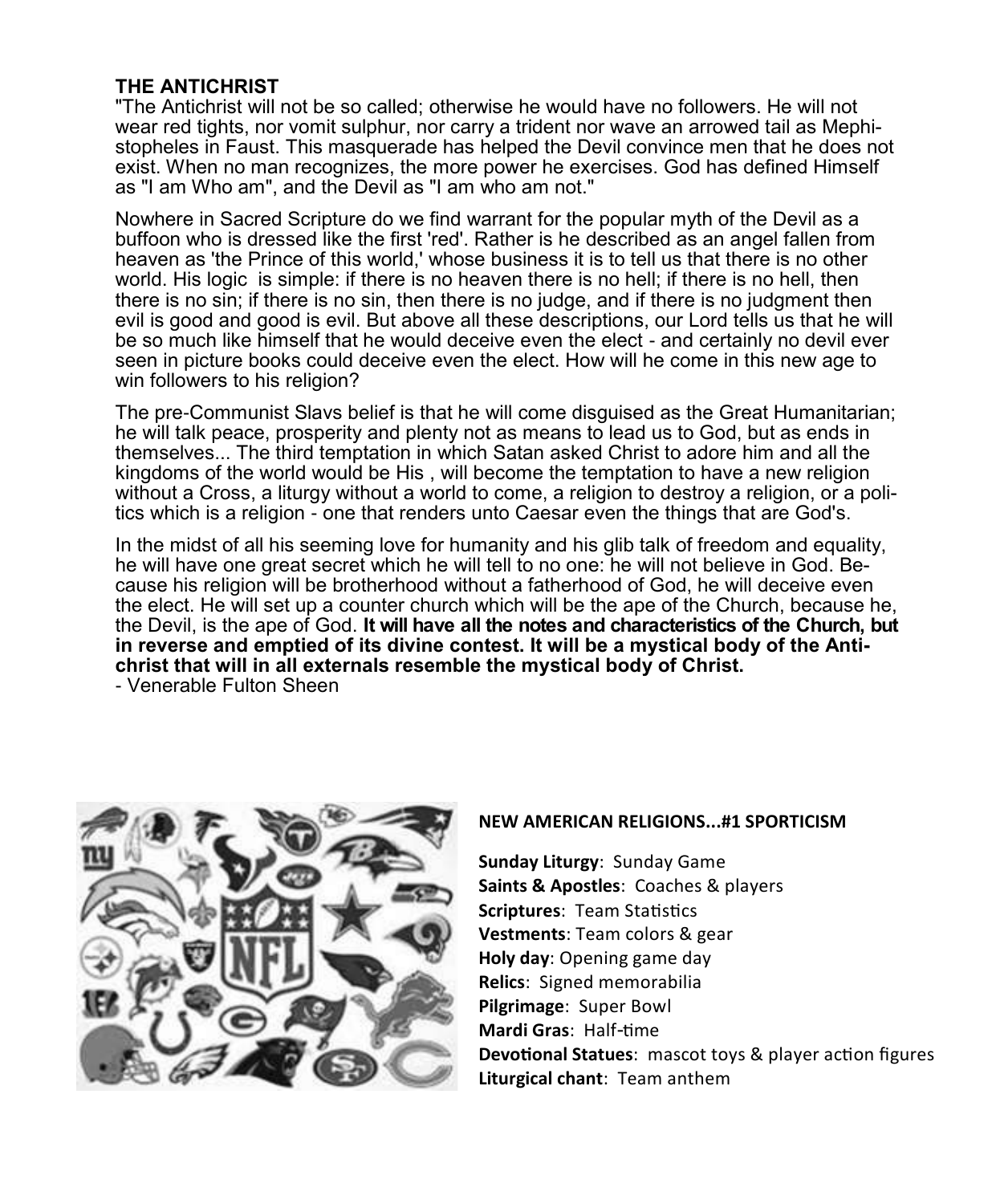### **Saints of the Week -**

Jan. 24 -**Bl. Vincent Lewoniuk and Companions - Martyrs of Pratulin**. The large icon in our hall depicts these thirteen men and boys who were slaughtered on this day by the Russian imperial army in 1874 while defending their parish church from a Russian Orthodox takeover. Tsar Nicholas I ordered the Eparchy of Chelm, the last Greek Catholic eparchy that was inside the Russian Empire, to become Orthodox. People were literally forced to receive Communion from Orthodox priests at bayonet point. Bl. Vincent led the resistance, baring his chest to show his baptismal cross and proclaiming *" You can kill us, but our Church will never die!"* In fact that came true - after the Revolution of 1905 Russia allowed Orthodox to become Latin Catholics, but not Eastern, and over 100,000 did so, especially around Chelm. Despite this lesson, the Russian Orthodox would again support a state effort to destroy Eastern Catholics under Stalin, from 1945 to 1990, only to see over six million return to Armenian and Byzantine Catholicism once the state's pressure ended.

Jan. 28 - **St. Ephrem -** the most prolific writer of the Christian East, author of the famous Prayer of St Ephrem used during Great Lent, Ephrem grew up under both Persian and Roman persecution. He composed over 400 hymns that define orthodox Christian doctrines, written to defend against a host of 4th century heresies and Jewish missionary activity. He is the Father of Repentance, writing in Syriac, composing three million lines of text. Ephrem's prayers are still used today, in worship and private devotion alike. He died in 379 AD.

### **Online Courses for Cantors**

Metropolitan Cantor Institute announces online courses for 2017 by Jeff Mierzejewski. The courses are intended for current cantor, assistant cantor, current readers, & all those who would like to be a reader.

More detailed information and registration forms are available on the greeting table at the holy water font.

All courses require computer and internet connection. More information can also be found: **http://mci.archpitt.org/MCI**

**The Knights** go out to provide food, clothing, and comfort to the homeless once each month in the winter months. We're still in need of donations of warm coats (preferably men's coats), new socks, bottled water, non-perishable and portable "snack" foods like granola bars, backpacks, tents, and blankets. Please bring your donations so that we will have them by January 23rd, and give to Dan Riley, Jeff Brewer, or Brook Jilek. Thank you! The Knights will be going for their monthly outreach to the homeless on the night of Jan 25th, 6:30 pm, meeting at the hall.

**Church History: From Cult to Civilization (Part 2):** Wednesday, Feb. 1, 6:30pm. Prince of Peace Parish, ABQ. Joel Hopko, Instructor. Fee \$10. Register online [https://secure.acceptiva.com/?](https://secure.acceptiva.com/?cst=3cbb4e) [cst=3cbb4e](https://secure.acceptiva.com/?cst=3cbb4e) or call Rosalie 831- 8179 or [rromero@archdiosf.org](mailto:rromero@archdiosf.org)